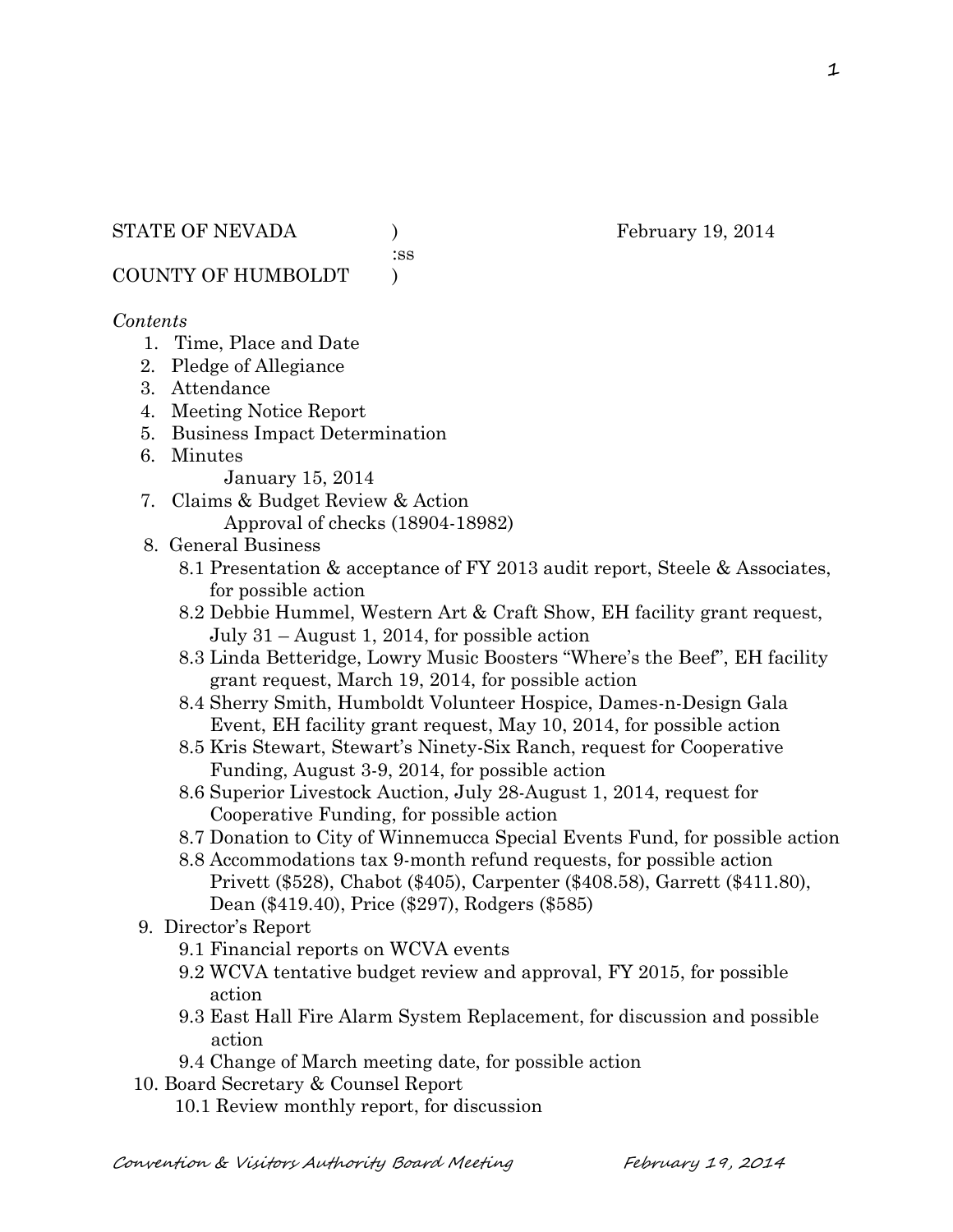- 10.2 Chamber of Commerce report, for discussion
- 10.3 Report Gaming application approval for Charitable lottery for 2014 Run-A-Mucca, for discussion
- 10.4 Delinquency reports, for discussion & possible action
- 10.5 2013 audit rep letter, for discussion
- 10.6 Update on community arts center committee proposal, for discussion
- 11. Board Administrator
	- 11.1 January Financial reports
- 12. Other Reports
- 13. Next Meeting Date
- 14. Adjournment

#### **MINUTES, FEBRUARY 19, 2014**

**1. Time, Place and Date.** The Winnemucca Convention and Visitors Authority met in regular session in full conformity with the law at the Winnemucca Convention Center, East Hall, Winnemucca, Nevada at 4:05 pm on Wednesday, February 19, 2014 with Chairman Terry Boyle presiding.

## **2. Pledge of Allegiance.**

**3. Attendance.** *Convention and Visitors Authority Board Officials Present:* Terry Boyle Chairman and Hotel Representative Rodd William Stowell Vice Chairman and Business Representative Don Stoker Treasurer and Motel Representative Jim Billingsley City Representative Dan Cassinelli County Representative Bill Macdonald Secretary and Counsel Kendall Swensen Board Administrator

*Convention and Visitors Authority Board Officials Absent:* None

*Staff Members Present:* Kim Petersen Director Shelly Noble Administrative Clerk

*Staff Members Absent:* None

*Others Present:*

Vanessa Davis Steele & Associates Jean Kinney Northern Nev Arts Council Debbie Hummel Western Art & Craft Show Kris Stewart 96 Ranch Sesquicentennial

Convention & Visitors Authority Board Meeting February 19, 2014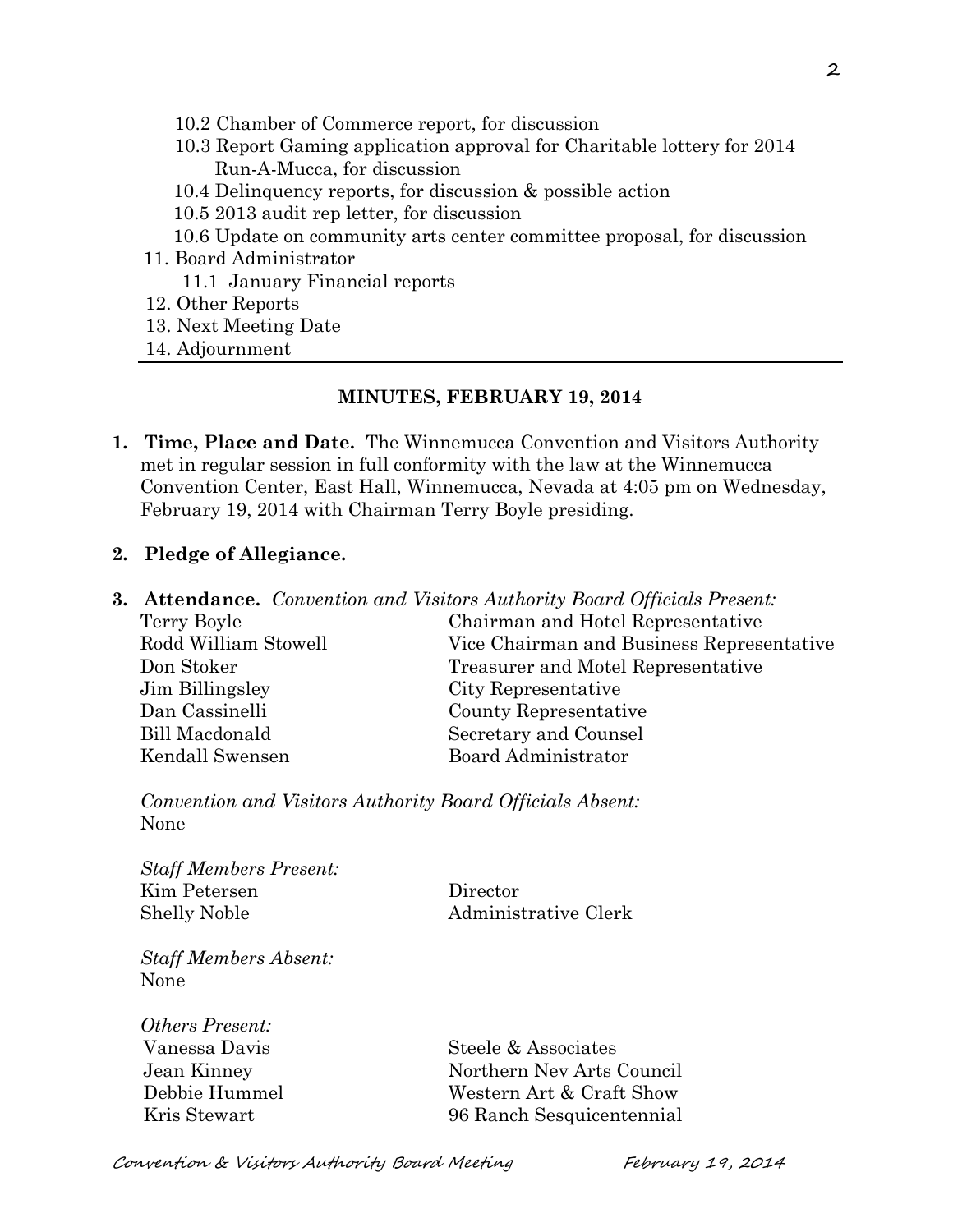| <b>Sherry Smith</b> | Humb Volunteer Hospice      |
|---------------------|-----------------------------|
| Cindy Mehail        | Humb Volunteer Hospice      |
| Leann Barta         | Northern Nev Arts Council   |
| Margaret Aranguena  | Home Town Connection Inc.   |
| Linda Betteridge    | <b>Lowry Music Boosters</b> |
|                     |                             |

#### **4. Meeting Notice Report.**

Chairman Boyle reported that notice, including meeting agenda, was posted by Shelly Noble by 9:00 am Friday, February 13, 2014 at Humboldt County Library, Court House, Post Office, City Hall and Convention Center West Hall. No persons have requested mailed notice during the past six months.

**5. Business Impact Determination.** After review of the February 19, 2014 agenda, *Jim Billingsley made a motion that no proposed agenda item is likely to impose a direct and significant economic burden on a business or directly restrict formation, operation, or expansion of a business. The motion carried, 4-0. Don Stoker was not present for this vote.*

#### **6. Minutes.**

Prior meeting minutes, January 15, 2014. *Jim Billingsley made a motion to accept the minutes of the January 15, 2014. Motion carried, 4-0. Don Stoker was not present for this vote.*

**7. Claims.** The following claims were submitted for payment and approved on February 19, 2014:

| BANK ACCOUNT      | <b>CHECK NUMBERS</b> | AMOUNT       |
|-------------------|----------------------|--------------|
| Nevada State Bank | 18904-18982          | \$224,293.70 |

*Rodd William Stowell made a motion to approve all claims as submitted. The motion carried, 4-0. Don Stoker was not present for this vote.*

#### **8. General Business.**

#### **8.1 Presentation & acceptance of FY 2013 audit report, Steele & Associates, for possible action**

Vanessa Davis, representing Steele & Associates, came before the board to report on the FY 2013 audit that was conducted by her firm. The WCVA received a "clean" opinion with no findings. Ms. Davis reviewed the highlights of the financial position of the WCVA during this time period. Overall, room taxes were up during 2013 which contributed to net assets increasing by approximately \$610,000. At last month's WCVA meeting board members passed a motion authorizing Kendall Swensen to deliver copies of this audit to them, answer any questions they might have and to accept this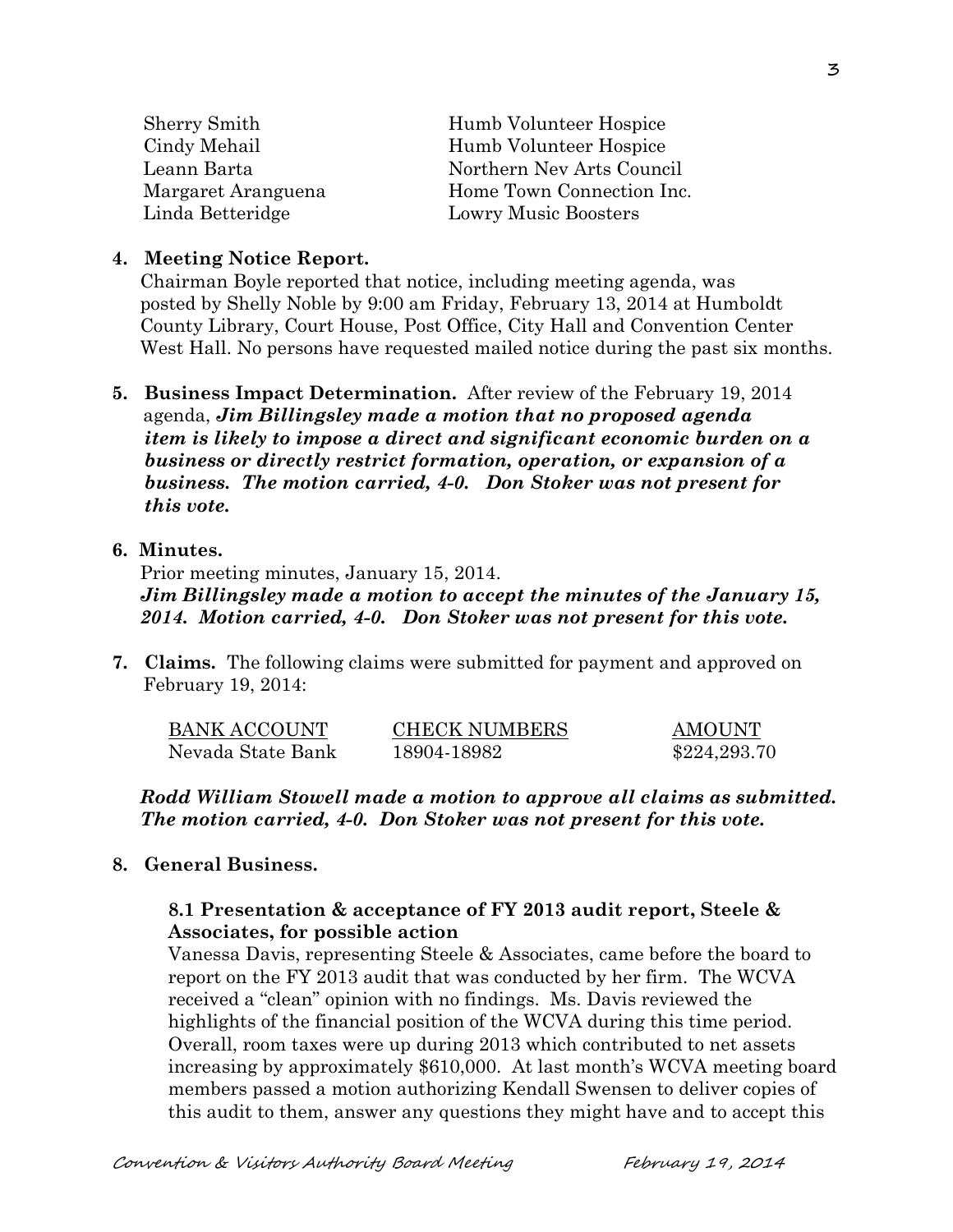report. *Rodd William Stowell made a motion to re-affirm that the WCVA audit for fiscal year 2013 is accepted as presented. Motion carried, 4-0. Don Stoker was not present for this vote.* 

#### **8.2 Debbie Hummel, Western Art & Craft Show, EH facility grant Request, July 31-August 1, 2014, for possible action**

Last year Debbie produced this art and craft show in the East Hall during the Superior Livestock Auction. It was well received by auction participants as well as locals. She charges a minimal amount for booth space to encourage participation and to cover advertising expenses. She would like to request the use of the East Hall, Main Floor for these two days at no charge. *Dan Cassinelli made a motion approving a WH facility grant in the amount of \$1,200 (EH Main Floor, 2 days @ \$600) for the Western Art & Craft Show, July 31-August 1, 2014. Motion carried, 4-0. Don Stoker was not present for this vote.*

#### Don Stoker arrived.

#### **8.3 Linda Betteridge, Lowry Music Boosters "Where's the Beef", EH facility grant request, March 19, 2014, for possible action**

This has become an annual fundraiser for this organization which supports the music program at Lowry High School. In the past, they have purchased musical instruments, sheet music, fund student travel to competitions and provide college scholarships. There will be a performance by Lowry music students at this popular dinner event. Mrs. Betteridge is requesting use of the East Hall Comstock Room and the kitchen. *Jim Billingsley made a motion approving an EH facility grant in the amount of \$400 (Comstock Room \$250, kitchen \$150). Lowry Music Boosters are responsible for any other customary Convention Center charges. Motion carried unanimously, 5-0.* 

## **8.4 Sherry Smith, Humboldt Volunteer Hospice, Dames-n-Design Gala Event, EH facility grant request, May 10, 2014, for possible action**

Humboldt Volunteer Hospice is partnering with Winnemucca DBA to put on this fundraiser which they hope will be an annual event. The event has evolved into one that is geared mostly to women and will feature a fashion show, among other things. All tickets sales will go to Humboldt Volunteer Hospice. They would like use of the East Hall, Main Floor for their event. *Rodd William Stowell made a motion approving an EH facility grant in the amount of \$600 for the Main Floor of the East Hall for the HVH Dames-n-Design Gala Event, May 10, 2014. Humboldt Volunteer Hospice is responsible for any other customary Convention Center charges. Motion carried unanimously, 5-0.*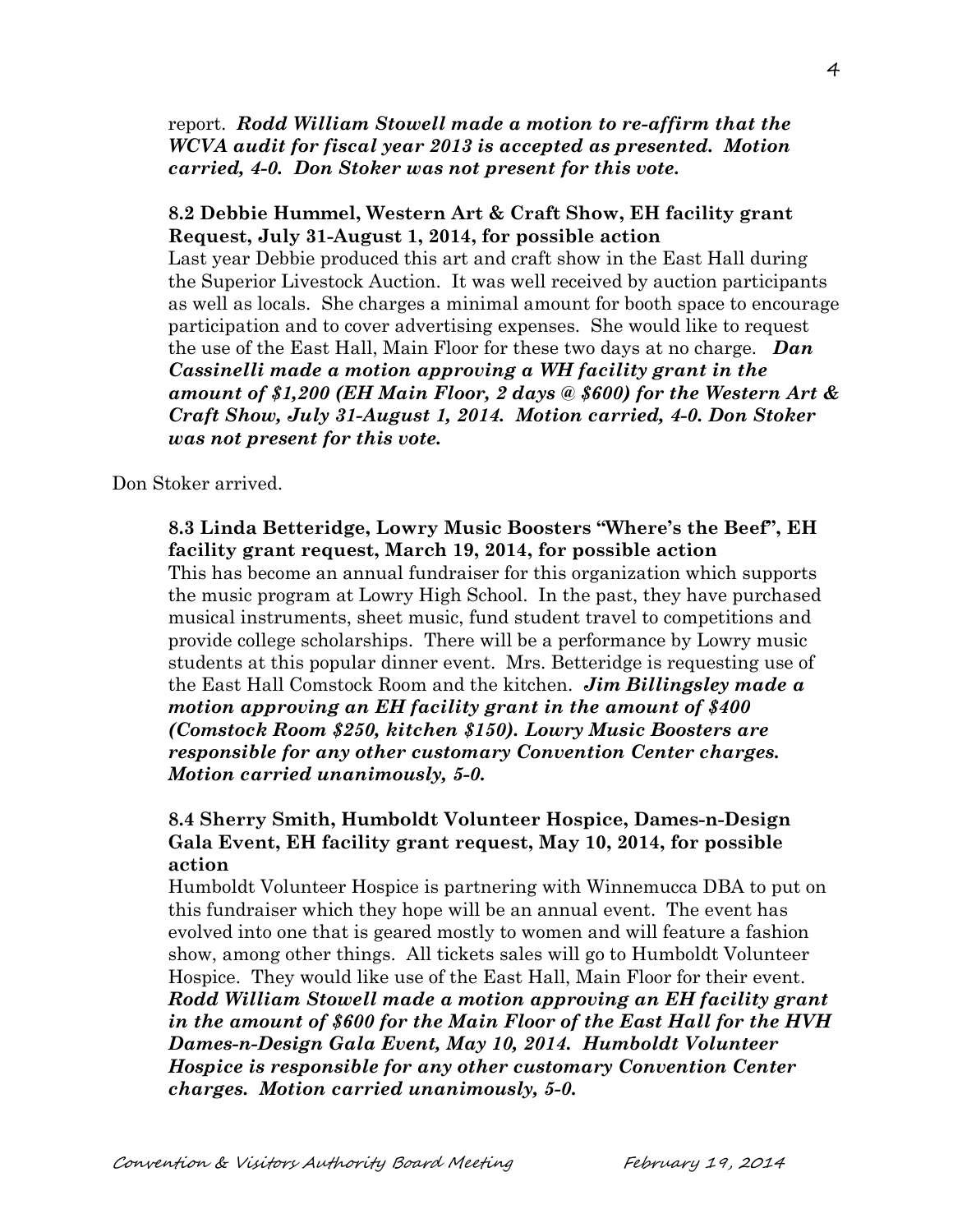#### **8.5 Kris Stewart, Stewart's Ninety Six Ranch, request for Cooperative Funding, August 3-9, 2014, for possible action**

The Ninety Six Ranch, located in Paradise Valley, has been owned and operated by the Stewart Family for five generations after being established 150 years ago. As part of Nevada's sesquicentennial this year, the ranch's own sesquicentennial, which will include a bike ride, nature walk, barrel race, golf tournament and roping, as well as activities at the ranch, have been designated as a signature event for Nevada 150, the official state celebration. To date, Kris estimates over 1,700 room nights will be generated with those that have already signed up to participate and/or attend a portion or all of the scheduled events. The Stewart Family will be using goods and services of local businesses and organizations for their events as much as possible. Some of the events will take place at the Winnemucca Events Complex and some at or near their ranch in Paradise Valley. Mrs. Stewart provided the board with a packet outlining the events and their expected fiscal impact to our community over the course of seven days. She is here tonight to request funding to assist with advertising and promotion of this event and also to request that this event be included in WCVA promotions. *Terry Boyle made a motion approving a grant in the amount of \$12,000 for Stewart's Ninety Six Ranch Sesquicentennial Celebration, August 3-9, 2014. Motion carried 5-0.*

#### **8.6 Superior Livestock Auction, July 28 – August 1, 2014, request for Cooperative Funding, for possible action**

Jim Davis is requesting a \$20,000 grant for his 2014 event. Last year's funding was at this level but in past years this board has granted \$15,000. This is one of our premier events each year but board members discussed funding at this level and if it can be sustained with declining room taxes. *Dan Cassinelli made a motion approving a grant in the amount of \$20,000 for the 2014 Superior Livestock Auction, July 28-August 1, 2014. Motion carried unanimously.* The board asked Kim to write a letter to Jim and let him know that this year's request has been approved but future requests may not be funded at this level.

## **8.7 Donation to City of Winnemucca Special Events Fund, for possible action**

For the past several years this board has donated \$10,000 to the City of Winnemucca to help offset some of the overtime expenses incurred during the events that we sponsor. We know that this does not cover all of these expenses, but city officials have been appreciative of the gesture. *Don Stoker made a motion approving a \$10,000 grant to the City of Winnemucca Special Events Fund to help offset some of the expenses incurred during our events. Motion carried unanimously, 5-0.*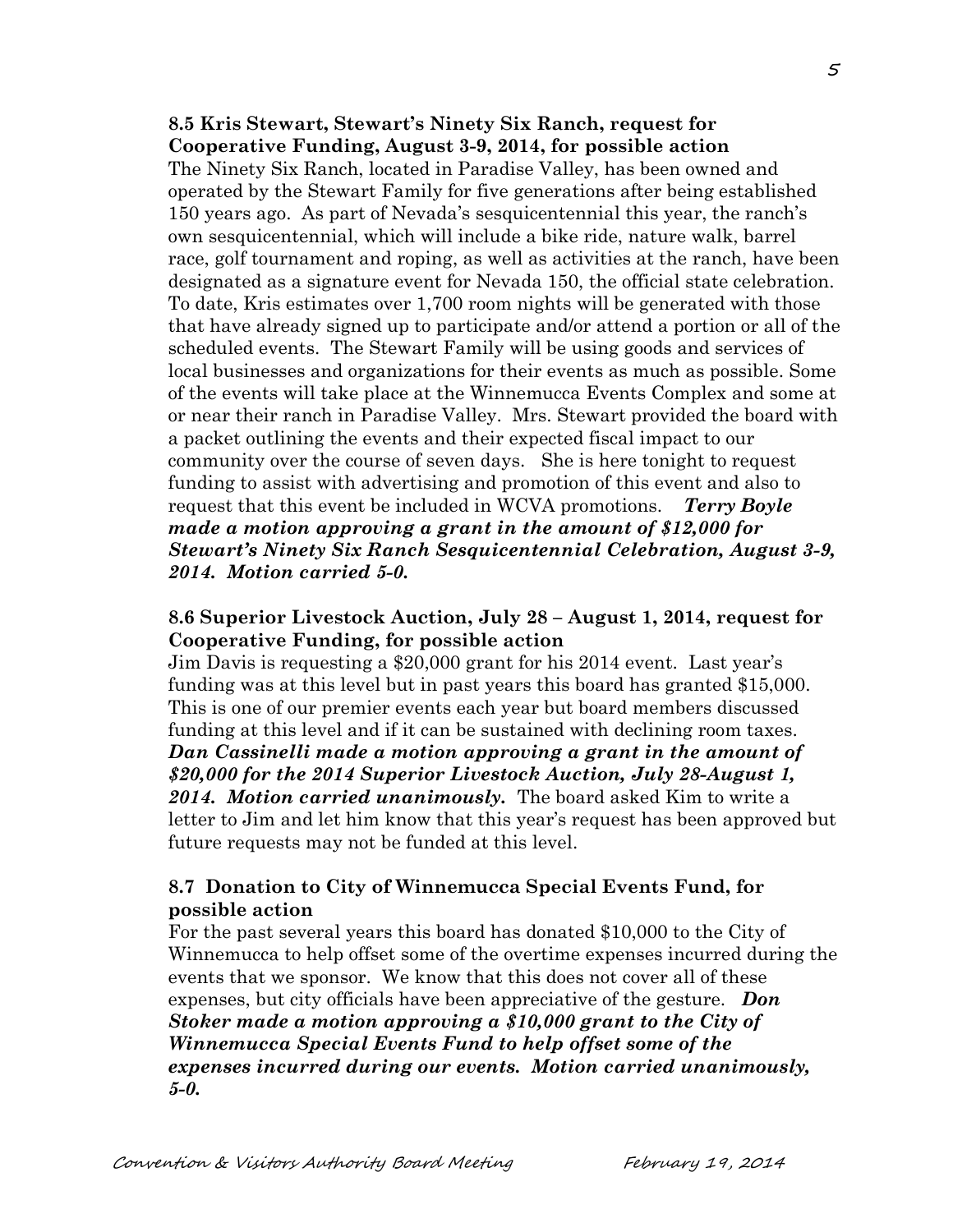**8.8 Accommodations tax 9-month refund requests, for possible action, Privett (\$528), Chabot (\$405), Carpenter (\$408.58), Garrett (\$411.80), Dean (\$419.40), Price (\$297), Rodgers (\$585)**

*Terry Boyle made a motion to approve the accommodation tax 9-month refund requests for Steve Privett (\$528), Michael Chabot (\$405), Scott Carpenter (\$408.58), Ben Garrett (\$411.80), David Howard Dean (\$419.40), Kimberley Price (\$297), Shaun Rodgers (\$585). Motion carried, 5-0.*

## **9. Director's Report.**

#### **9.1 Financial reports on WCVA events**

Bank reconciliations for the Tri-County Fair and Ranch Hand Rodeo were included in the board packets for review.

## **9.2 WCVA tentative budget review and approval, FY 2015, for possible action**

Board members reviewed the budget spreadsheet prepared by Kim and Kendall for next year. With room taxes decreasing, some of the expenditures have been adjusted accordingly. There are some capital improvements that the buildings are in need of, including WH exterior, heat and a/c. Kendall will prepare a tentative budget for approval at next month's meeting.

# **9.3 East Hall Fire Alarm System Replacement, for discussion and possible action**

Kim presented an estimate from DC Specialties for replacing the fire alarm panel in the East Hall. Currently, if an alarm goes off in the East Hall the fire department cannot identify where the alarm is coming from in the building without going through the entire building. This upgrade will bring the system into compliance with all current requirements. The cost for these improvements is \$6,412. *Don Stoker made a motion approving the proposal from DC Specialties for improvements to the East Hall fire alarm system at a cost of \$6,412. Motion carried unanimously, 5-0.* 

## **9.4 Change of March meeting date, for possible action**

Kim will be out of town during the week of next month's meeting and would like to set an alternative meeting date. Board members agreed to meet on Monday, March 17, 2014 at 4 pm. *Rodd William Stowell made a motion to change the March meeting date to March 17, 2014 at 4 pm. Motion carried, 5-0.*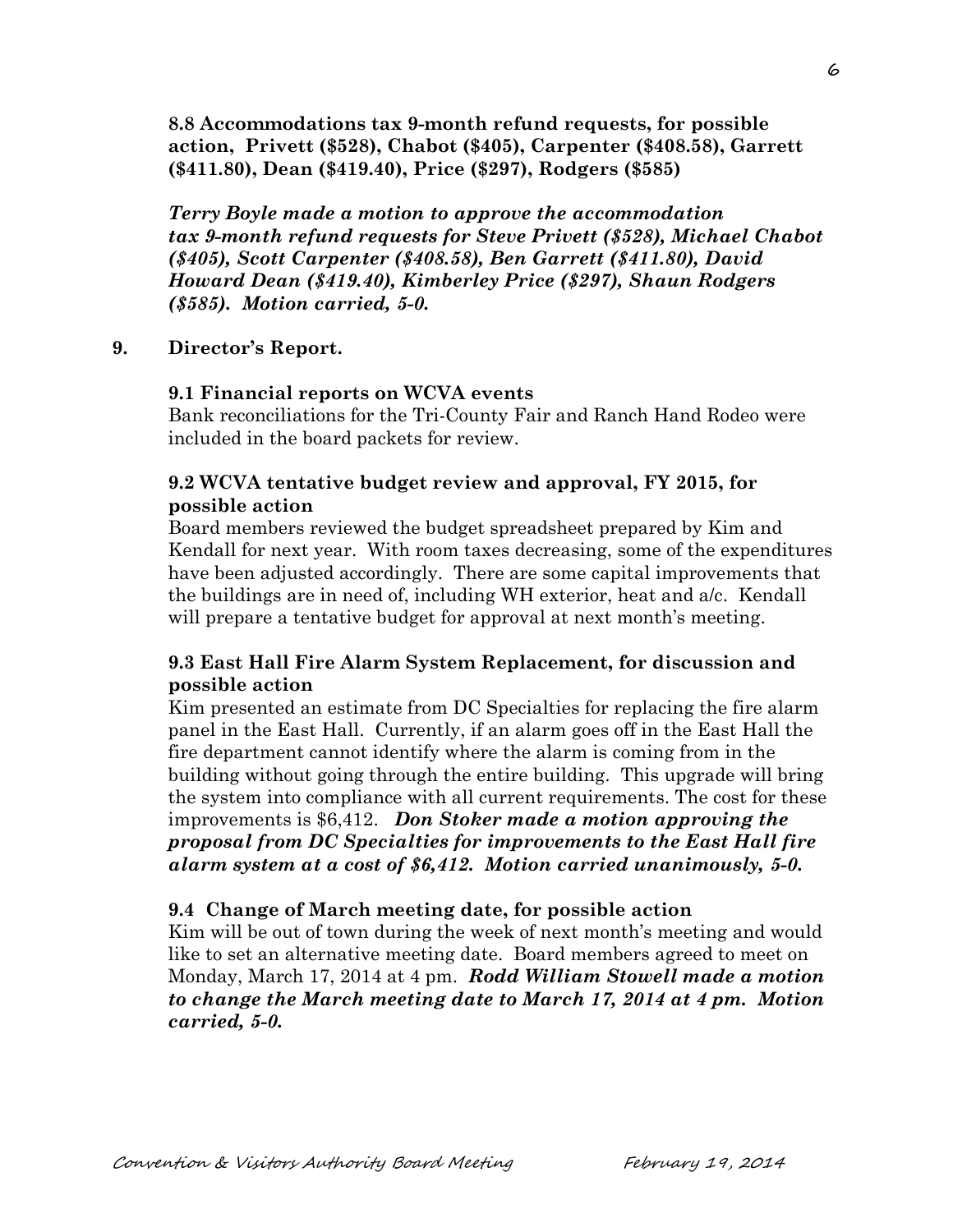## **10. Secretary and Counsel, Monthly report.**

## **10.1 Review monthly report, for discussion**

Report for December was reviewed by Bill.

## **10.2 Chamber of Commerce report, for discussion**

January 2014 Report was included in Bill's report.

# **10.3 Report Gaming application approval for Charitable lottery for 2014 Run-A-Mucca, for discussion**

The application for a charitable lottery held as part of 2014 Run-A-Mucca has been submitted to the state and we have received approval to conduct it from the state.

## **10.4 Delinquency reports, for discussion & possible action** No report.

## **10.5 2013 audit rep letter, for discussion**

In Bill's packet is a copy of the audit rep letter. Our auditor is in the middle of a 3 year contract so there is no need to appoint an auditor for 2014.

## **10.6 Update on community arts center committee proposal, for discussion**

This item was added to the agenda after an article came out in the Humboldt Sun. Since that time a joint meeting has been scheduled between the city, county and WCVA to view and discuss this proposal so there was no discussion tonight.

# **11. Board Administrator.**

# **11.1 January Financial Reports, for discussion**

Room tax amounts continue to decrease.

# **12. Other Business.**

# **12.1 Nevada State Bank Investment of LGIP funds**

Kendall gave each board member a spreadsheet which shows all of the investment funds and their maturity dates.

# **12.2 West Hall Trees**

A few years ago we had to take out some of the trees around the West Hall as their roots were coming up and there was a danger of them coming down in a strong wind. We took out only those that were necessary and replaced them with trees better suited for that location. Rodd asked if we have had anyone look at the remaining trees recently to make sure the ones that remain aren't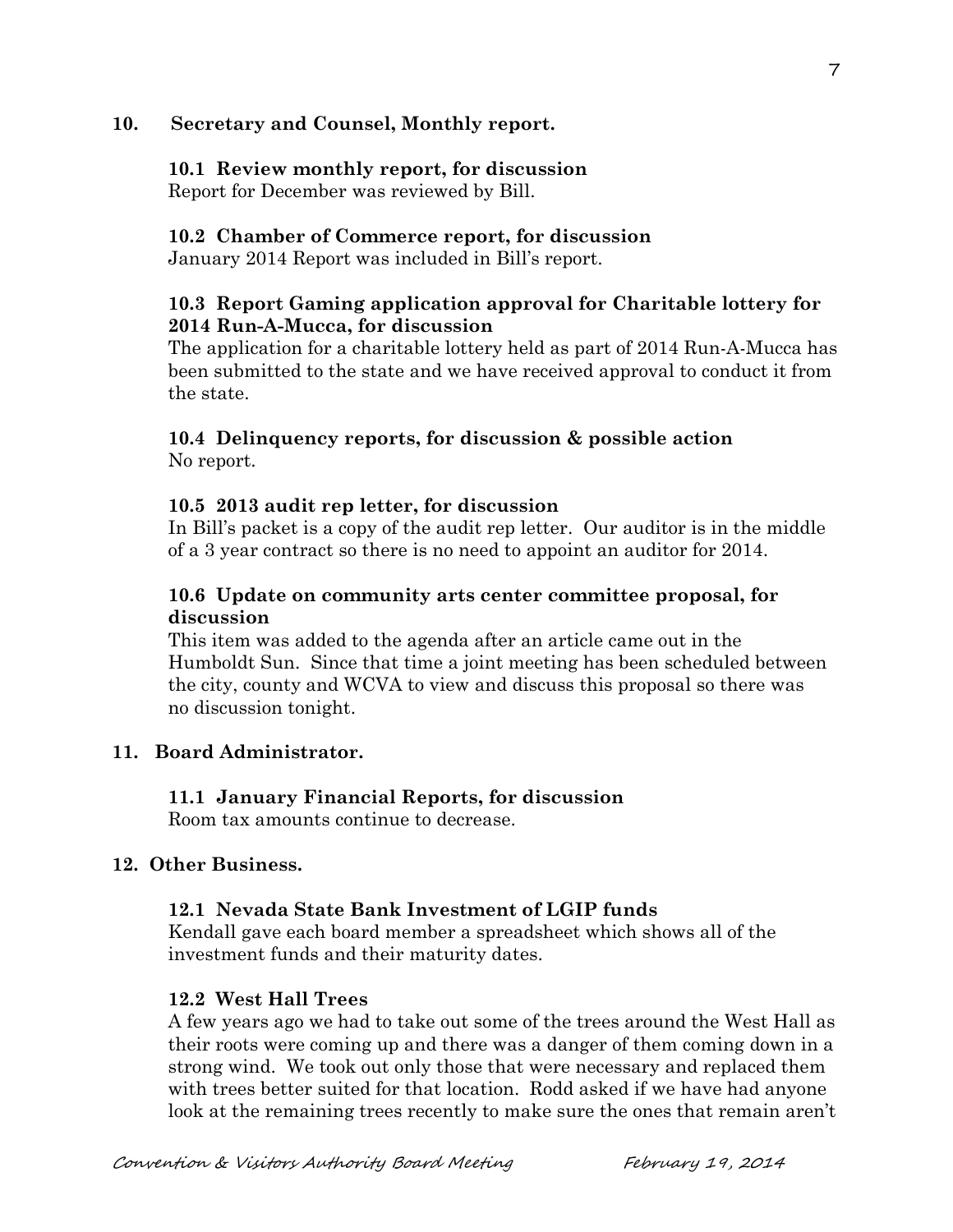in danger of coming down. Kim will look into this and give a report at a future meeting.

# **12.3 Tri-County Fair Concert**

This year our concert will be Chris Young. He is an up and coming country artist and should attract all ages. We do not know who the opening act will be. Tickets should go on sale by mid-March.

# **12.4 Labor Day Rodeo**

The Ag #3 Board has decided to go with a specialty rodeo for this year. It will concentrate on bull riding, bronc riding, kids events and barrel racing. More details will be coming in the near future.

# **12.5 Event Center scoreboard**

The new scoreboard is installed and operational and looks great. Sheree is still learning the programming but we are able to use it during events. Kim invited the board to come out to the Ranch Hand Rodeo and see it in action.

# **13. Regular Business. Next Meeting. The Board confirmed the next regular meeting date of Monday, March 17, 4:00 pm.**

# **14. Adjourn.** *Don Stoker made a motion to adjourn this meeting. Motion*

*carried, 5-0.* The meeting was adjourned at 5:45 pm to the next regular meeting, or to the earlier call of the Chairman or to the call of any three (3) members of the Board on three (3) working days notice.

Respectfully submitted,

Shelly Noble

| <b>APPROVED ON</b> |  |  |
|--------------------|--|--|
|--------------------|--|--|

As written\_\_\_\_\_\_\_\_\_\_\_\_\_\_\_

As corrected Winnemucca Convention & Visitors Authority Board